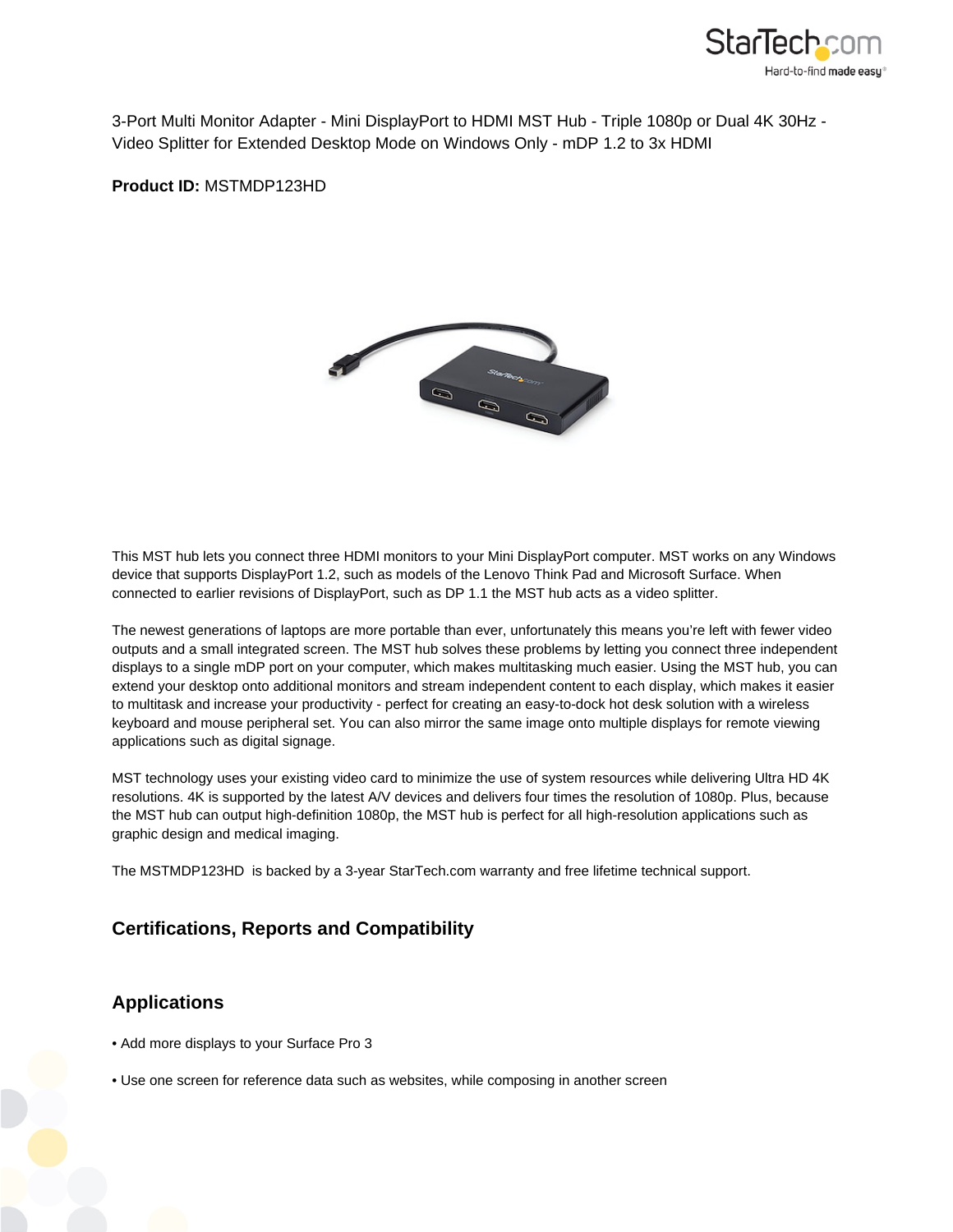

- Dock your mDP 1.2 device and add three high-resolution displays to your workstation
- Create a panoramic video wall for DisplayPort digital signage applications
- Edit images, video or audio clips across three displays in any orientation or resolution
- Perfect for spanning a spreadsheet/worksheet across all three displays, to avoid side-scrolling

• Enjoy the panoramic views built into games and display helpful codes/walkthrough data on a third display, at the same time

## **Features**

• MULTI MONITOR ADAPTER FOR WINDOWS: Triple Mini DisplayPort to HDMI MST hub drives up to 3x HDMI monitors in extended or duplicate mode using a Mini DP port on Windows desktop PCs or laptops Not compatible with macOS

• DISPLAY RESOLUTION: Multiple monitor Mini DP to HDMI MST hub supports HD resolutions up to 3x 1080p 60Hz on three monitors, or dual 4K 30Hz on two monitors, or can support three ultrawide displays up to 2560x1080 60Hz

• COMPATIBILITY: 3-Port mDP to HDMI MST video splitter works with laptops, computers or desktop graphics cards Requires host system with DP 1.2/HBR2/MST or later from HP, Dell & Lenovo and AMD, Nvidia & Intel video cards

• INCREASE PRODUCTIVITY: Increase productivity by extending your desktop at your workstation in the office/home office MST technology uses your GPU/video card performance to deliver uncompressed video and use minimal system resources

• EASY TO USE: Triple monitor adapter natively supports 3x HDMI screens; Works with Windows only and provides an easy driverless setup

• CONVENIENCE: MST (multi-stream transport) hub is equipped with a built-in 7.5" (19m) cable for video (Mini DisplayPort) and an AC power adapter Supports LPCM digital audio

• GPU CAPABILITIES: Please verify maximum number of displays supported by your GPU; Some GPU chips (such as Intel HD Graphics) are only capable of supporting a maximum of three displays (laptop screen may be disabled when connected to three monitors)

| Hardware |                                  |                        |
|----------|----------------------------------|------------------------|
|          | Warranty                         | 3 Years                |
|          | Active or Passive Adapter Active |                        |
|          | Ports                            | 3                      |
|          | AV Input                         | Mini DisplayPort - 1.2 |
|          | AV Output                        | $HDMI - 1.4$           |
|          | Audio                            | Yes                    |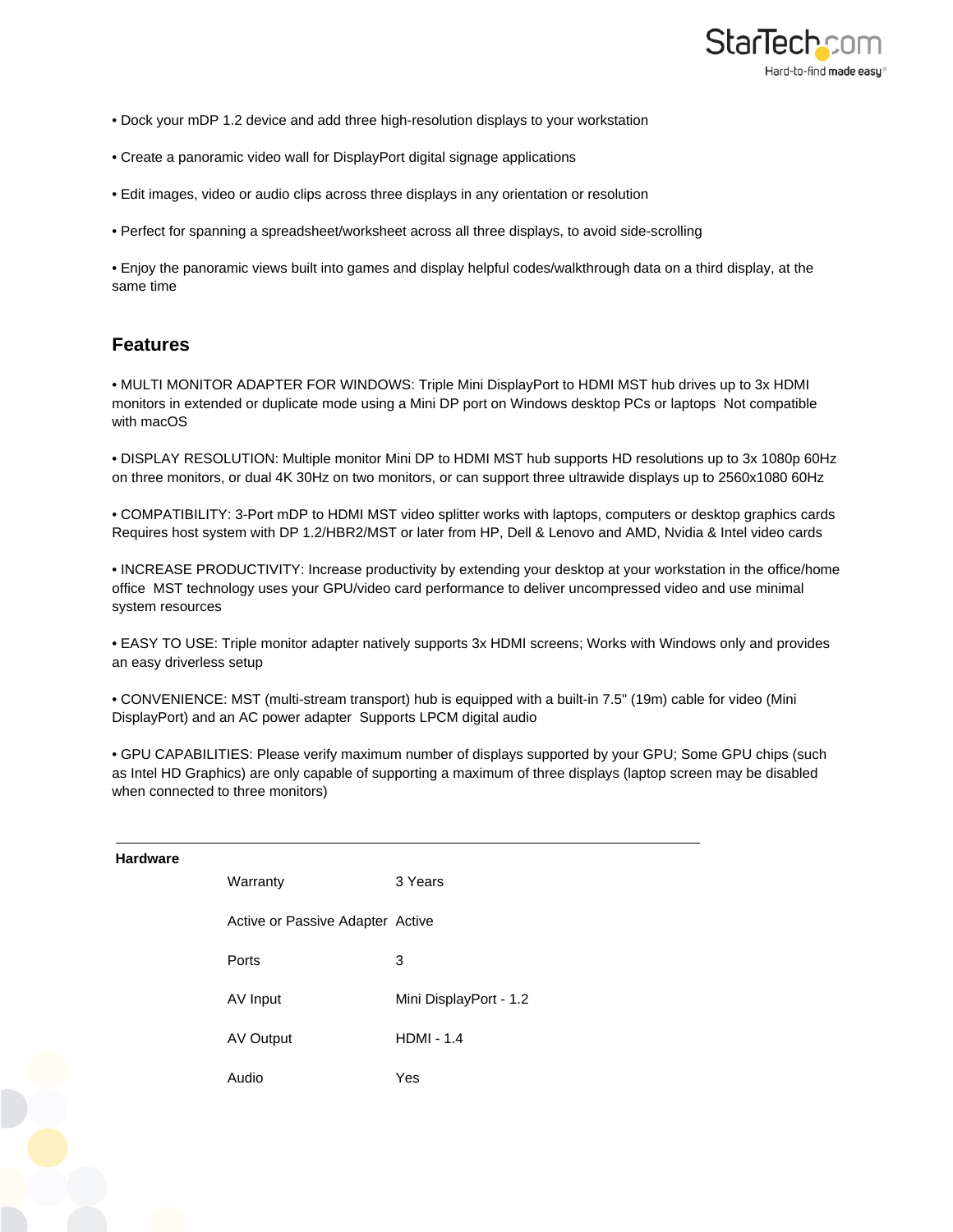

|                 | Chipset ID                                            | MegaChips - STDP4320              |
|-----------------|-------------------------------------------------------|-----------------------------------|
| Performance     | Maximum Cable Distance 49.9 ft [15.2 m]<br>To Display |                                   |
|                 | Maximum Digital<br>Resolutions                        | 3840 x 2160 @30hz                 |
|                 | <b>Supported Resolutions</b>                          | 1024x768                          |
|                 |                                                       | 1280x720 (High-definition 720p)   |
|                 |                                                       | 1920x1080 (High-definition 1080p) |
|                 |                                                       | 1920x1200                         |
|                 |                                                       | 2560x1440                         |
|                 |                                                       | 2560x1600                         |
|                 |                                                       | 3840 x 2160 (Ultra HD 4K) @30hz   |
|                 | Wide Screen Supported                                 | Yes                               |
|                 | Audio Specifications                                  | HDMI - 7.1 Channel Audio          |
| Connector(s)    |                                                       |                                   |
|                 | Connector A                                           | Mini-DisplayPort (20 pin)         |
|                 | Connector B                                           | HDMI (19 pin)                     |
| <b>Software</b> |                                                       |                                   |
|                 | OS Compatibility                                      | Windows 10 (32/64)                |
|                 |                                                       | Windows 8/8.1 (32/64)             |
|                 |                                                       | Windows 7(32/64)                  |
| <b>Power</b>    |                                                       |                                   |
|                 | Power Source                                          | <b>AC Adapter Included</b>        |
|                 | Input Voltage                                         | 100 - 240 AC                      |
|                 | Input Current                                         | 0.5A                              |
|                 | Output Voltage                                        | 5DC                               |
|                 | Output Current                                        | 3A                                |
|                 | <b>Center Tip Polarity</b>                            | Positive                          |